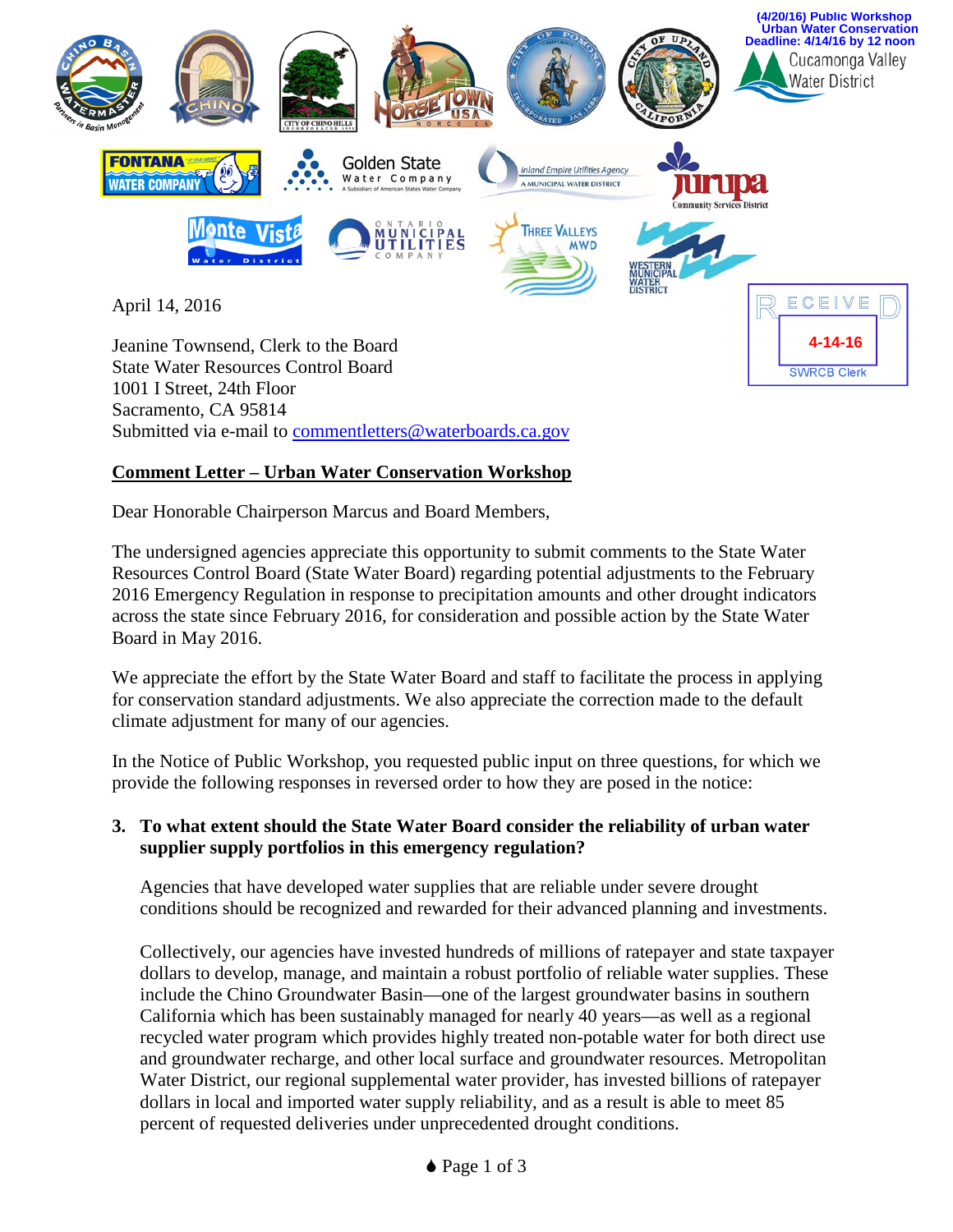Due to ongoing investments in reliable supplies, our agencies are able to reduce our use of imported water during times of drought, as well as store significant amounts of surplus water during wet years for use in dry years. Over the decades, Chino Basin producers have saved nearly 400,000 acre-feet of water stored in the groundwater basin which can be safely accessed during periods of extended drought.

Finally, local and regional agencies have provided leadership in implementing demand management and water use efficiency programs, including turf replacements, landscape irrigation survey and retrofits, efficient appliance rebates, and innovative rate structures.

**We respectfully request that the State Water Board revise the Emergency Regulation to adjust or eliminate conservation standards for agencies with reliable water supply portfolios.** The State Water Board can do so by requesting agencies report the quantity of water supply reliably available over the subsequent three (3) year period assuming that drought conditions continue. This quantity of reliable supply can then be compared to projected demands to determine the reliability of each agency's water supply portfolio.

## **2. How should the State Water Board account for regional differences in precipitation and lingering drought impacts, and what would be the methods of doing so?**

This winter, southern California did not receive nearly as much precipitation as northern California. Nevertheless, most southern California urban water agencies are not experiencing water shortage conditions. This is due to the investment of billions of ratepayer dollars in local and regional water supplies, infrastructure, water use efficiency programs, and innovative rate structures over the past two decades, as described above.

Southern California urban water agencies overall have successfully prepared for ongoing drought conditions. **We respectfully recommend that the Emergency Regulation focus less on regional or statewide precipitation levels and more on reliable water supplies**.

## **1. What elements of the existing February 2016 Emergency Regulation, if any, should be modified and how so?**

Consistent with our joint letter of January 28, 2016, we offer the following additional recommended modifications to the existing Emergency Regulation:

- **Use existing standards and baselines established by State legislation to measure conservation savings.** Our preference is either the Gallons Per Capita Per Day (GPCD) baseline established by SBX7-7 or the efficiency-based standards established by SBX7-7 and AB 1881.
- **Allow more flexibility in use of California Irrigation Management Information System (CIMIS) data for in-lieu climate adjustments.** For water suppliers that do not have a CIMIS station within their service area, allow the supplier to use either 1) a CIMIS station within a 25 mile radius of the supplier's service area as long as the CIMIS Station is in a similar climate, or 2) Spatial CIMIS data available on the Department of Water Resources' website.